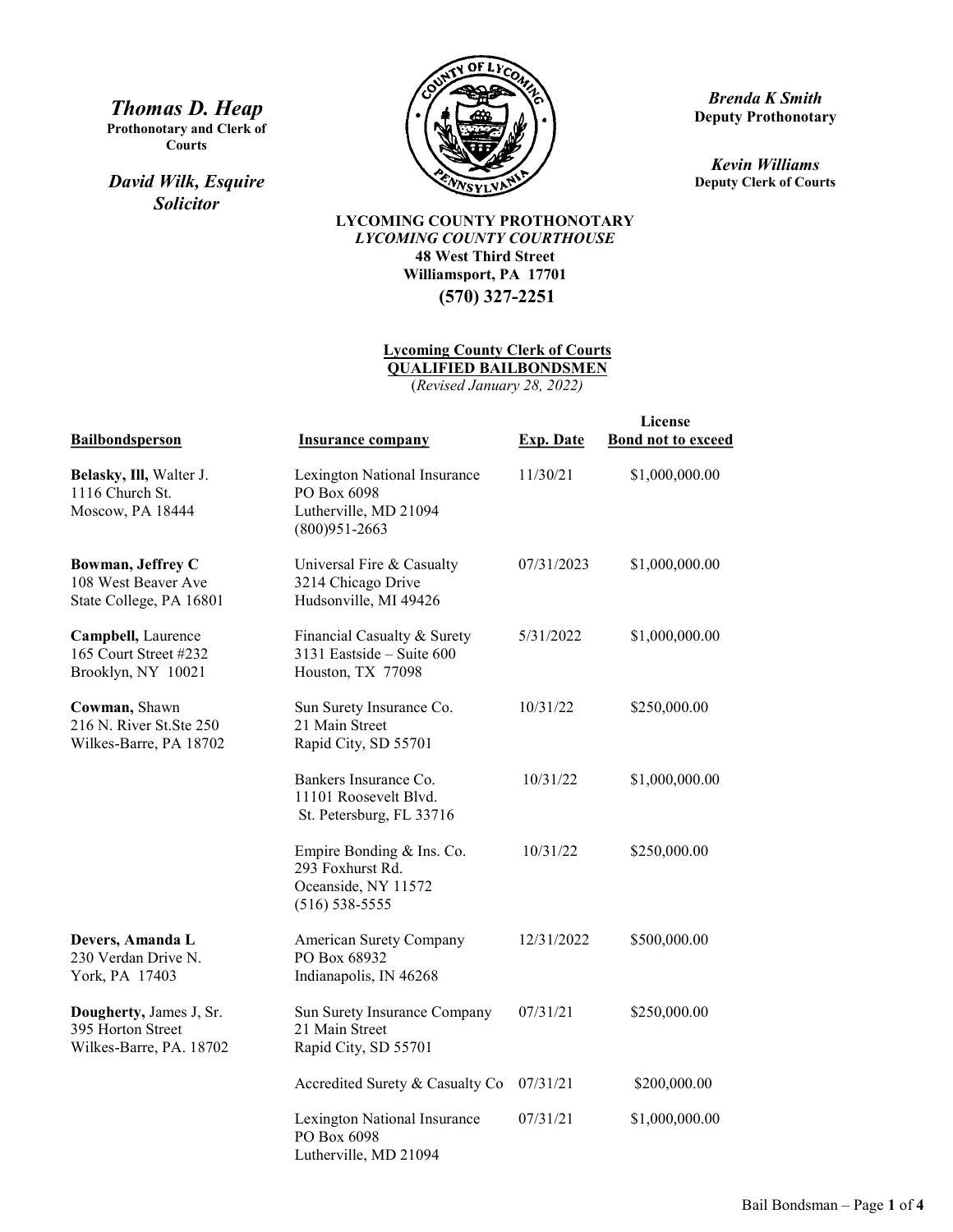| <b>Bailbondsperson</b>                                                             | <b>Insurance company</b>                                                                            | <b>Exp. Date</b> | License<br>Bond not to exceed |
|------------------------------------------------------------------------------------|-----------------------------------------------------------------------------------------------------|------------------|-------------------------------|
| Eroh, Jonathan Keith<br>P.O. Box 1621<br>Williamsport, PA.17701<br>$(570)974-6813$ | Lexington National Insurance<br>P.O. Box 6098<br>Lutherville, MD 21094<br>$(800)951 - 2663$         | 09/30/23         | \$1,000,000.00                |
| Fitzgerald, Thomas J.<br>405 N. River St. Ste.1<br>Wilkes-Barre, PA.18702          | Lexington National Insurance<br>P.O. Box 6098<br>Lutherville, MD 21094                              | 11/30/21         | \$1,000,000.00                |
| Frazier, Lamont<br>1442 Leland Ave<br>Apt 2F<br>Bronx, NY 10460                    | Financial Casualty & Surety<br>3131 Eastside St, Ste 250<br>Houston, TX 77098                       | 07/31/2023       | \$1,000,000.00                |
| Gorman, Christopher T.<br>214 Lafayette Avenue<br>Palmerton, PA. 18071             | North River Insurance Co.<br>11490 Westheimer Rd.Ste. 300<br>Houston, TX 77077<br>$(713)954 - 8100$ | 03/31/23         | \$1,000,000.00                |
| Heierbacher, Sheryl L.<br>4405 Decatur St. Apt.A5<br>Philadelphia, PA. 19136       | Lexington National Insurance<br>PO Box 6098<br>Lutherville, MD 21094                                | 11/30/22         | \$1,000,000.00                |
| Hobbs, Stephen<br>PO Box 2268<br>York, PA<br>17405                                 | American Surety Company<br>PO Box 68932<br>Indianapolis, IN 46268                                   | 12/31/2022       | \$500,000.00                  |
| Hronowski, Merrek<br>106 E. $5th$ Street<br>Apt 2<br>Bloomsburg, PA 17815          | Empire Bonding & Ins. Co.<br>293 Foxhurst Rd.<br>Oceanside, NY 11572<br>$(516) 538 - 5555$          | 07/31/22         | \$250,000.00                  |
|                                                                                    | Sun Surety Insurance Co<br>21 Main Street<br>Rapid City, SD 55701                                   | 04/30/22         | \$250,000.00                  |
| Kammerer, William<br>1830 Wyoming Ave<br>Forty Fort, PA 18704                      | <b>Bankers Insurance Company</b><br>PO Box 33015.<br>St. Petersburg, FL 33733                       | 07/31/2022       | \$1,000,000.00                |
| Kinnard-Marquette,<br>Elijah<br>2617 Victorian Dr<br>Dover, PA 17315               | American Surety Company<br>PO Box 68932<br>Indianapolis, IN 46268                                   | 11/30/2022       | \$500,000.00                  |
| <b>Klein Ethan M</b>                                                               | Financial Casualty & Surety<br>3131 Eastside - Suite 600<br>Houston, TX 77098                       | 08/31/22         | \$1,000,000.00                |
| Leslie-Henshaw,<br>Caroline<br>332 Stanton Drive<br>Waymart, PA 18472              | US Fire Insurance Company<br>11490 Westhimer Rd, Suite 300<br>Houston, TX 77252-2807                | 06/30/24         | \$1,000,000.00                |
| Leslie, Richard Ralph<br>881 Hex Hwy<br>Hamburg, PA                                | Lexington National Insurance<br>PO Box 6098<br>Lutherville, MD 21094                                | 07/31/22         | \$1,000,000.00                |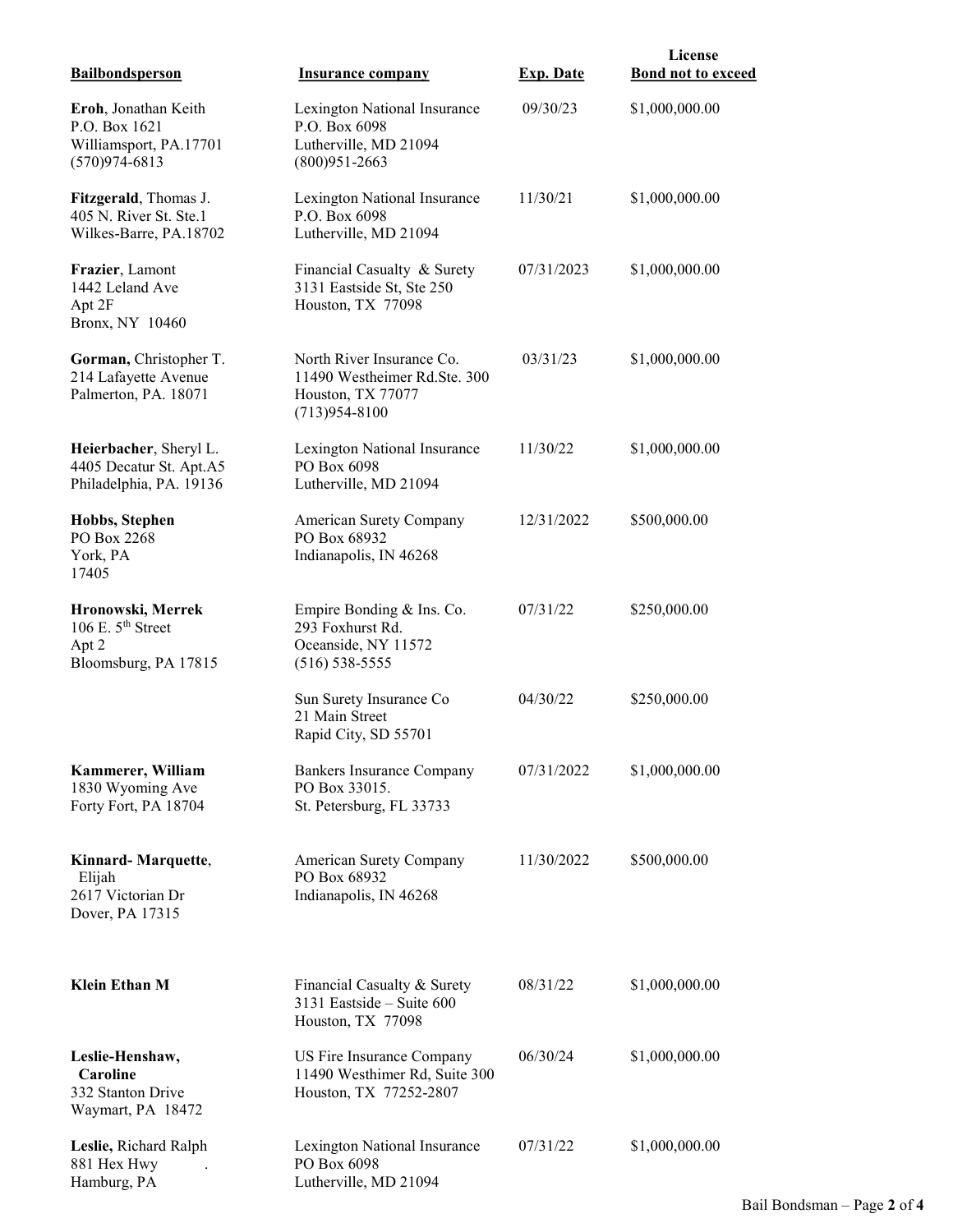| <b>Bailbondsperson</b>                                                       | <b>Insurance company</b>                                                                           | <b>Exp. Date</b> | License<br><b>Bond not to exceed</b> |
|------------------------------------------------------------------------------|----------------------------------------------------------------------------------------------------|------------------|--------------------------------------|
| Leslie, Richard Ralph                                                        | US Fire Insurance Company<br>11490 Westheimer Rd. Ste.300<br>Houston, TX 77252-2807                | 07/31/22         | \$500,000.00                         |
| Mangold, Alvin C.<br>PO Box 429<br>Albrightsville, PA.<br>18623              | Lexington National Insurance<br>PO Box 6098<br>Lutherville, MD 21094                               | 10/31/22         | \$1,000,000.00                       |
| Marquette, Brandon<br>PO Box 2268<br>York, PA 17405                          | American Surety Company<br>PO Box 68932<br>Indianapolis, IN 46268                                  | 06/30/2022       | \$500,000.00                         |
| Michinski, Kelly Jean<br>17 W Ross St Ste 700<br>Wilkes-Barre, PA 18701      | North River Ins. Company<br>11490 Wesheimer Rd, Suite 300<br>Houston, TX 77252<br>$(713)$ 954-8100 | 08/31/22         | \$1,000,000.00                       |
| Morgan, David R.<br>A-1 Bail Bonds<br>535 Court Street<br>Reading, PA. 19601 | Financial Casualty & Surety                                                                        | 11/30/22         | \$1,000,000.00                       |
| O'Donnell, Michael J.<br>216 N. River St. STE 250<br>Wilkes-Barre, PA.18702  | <b>Bankers Insurance Company</b><br>1101 Roosevelt Blvd. N.<br>St. Petersburg, FL 33716            | 09/30/22         | \$500,000.00                         |
|                                                                              | Sun Surety Insurance Company<br>21 Main Street<br>Rapid City, SD 57701                             | 09/30/22         | \$250,000.00                         |
| <b>OKORN</b> , Gary A<br>2420 Moore Street<br>Huntingdon, PA 16652           | Lexington National Insurance<br>PO Box 6098<br>Lutherville, MD 21094                               | 06/30/22         | \$1,000,000.00                       |
| PIZZO, Andrew<br>480 Pierce St<br>Kingston, PA 18704                         | North River Ins. Company<br>11490 Wesheimer Rd, Suite 300<br>Houston, TX 77252<br>$(713)$ 954-8100 | 08/31/22         | \$1,000,000.00                       |
| PIZZO, Andrew                                                                | Sun Surety Ins. Co.<br>21 Main Street<br>Rapid City, SD 57701                                      | 08/31/22         | \$250,000.00                         |
| Ritsick, Jr. William T.<br>71 S. Wyoming Avenue<br>Edwardsville, PA. 18704   | Bankers Insurance Co.<br>PO Box 33015<br>St. Petersburg, FL 33733                                  | 04/30/22         | \$500,000.00                         |
|                                                                              | Sun Surety Ins. Company<br>21 Main Street<br>Rapid City, SD 57701                                  | 04/30/22         | \$250,000.00                         |
|                                                                              | Empire Bonding & Ins. Co.                                                                          | 04/30/22         | \$250,000.00                         |
| Rusak, John David<br>2220 Boulevard Ave<br>Scranton, PA 18509                | Lexington National Insurance<br>PO Box 6098<br>Lutherville, MD 21094<br>$(410) 625 - 0800$         | 12/31/2023       | \$1,000,000.00                       |